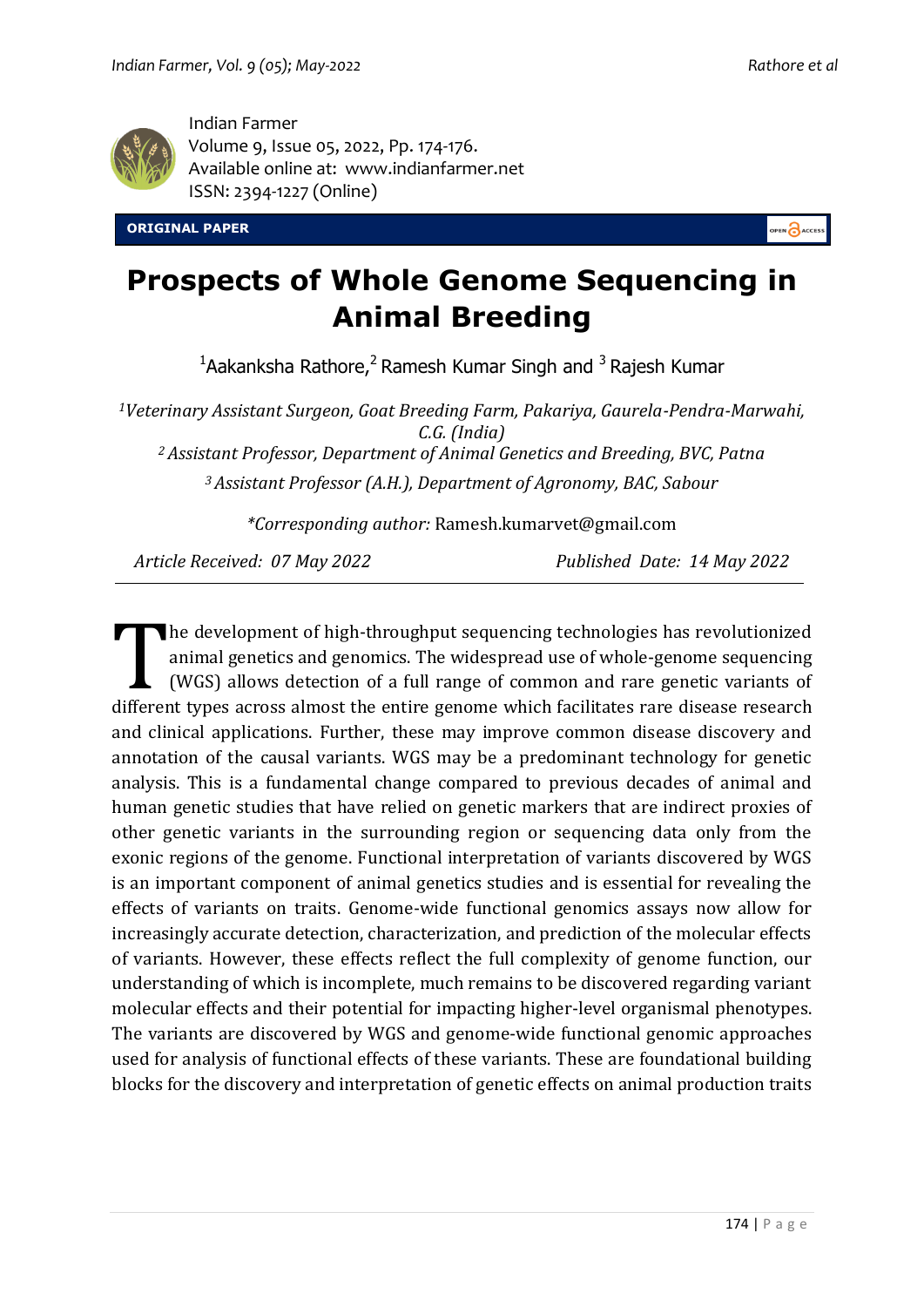## **WGS TECHNOLOGIES**

The first aim of a typical WGS study is to create a high-quality map of genome variation for the samples of interest. This crucial step lays the foundation for all downstream analyses aimed at genome interpretation and genetic discovery.

The methods used to map genome variation depend heavily on the sequencing technology and depth of coverage obtained. There are currently three general WGS strategies.

- (1) short-read WGS using the Illumina technology, which currently yields pairedend 150 bp reads with low error rates in the range of 0.1%–0.5%;
- (2) long-read WGS using single-molecule technologies from Pacific Biosciences (PacBio) or Oxford Nanopore Technologies (ONT), which yield 10–100 kb reads and occasionally much longer—with high error rates in the range of 10%–15%;
- (3) linked-read WGS us-ing the technology from 10X Genomics, which generates barcoded Illumina short-reads from longer molecules (e.g.,50 kb).

To distinguish variants from errors, each base in the genome must be sequenced multiple times from randomly sampled DNA molecules. Deeper coverage improves variant detection sensitivity and also improves accuracy by allowing for more sophisticated filtering schemes. The most current WGS studies are employing deep WGS (>20x) in practice. Since high-quality *de novo* assembly is not possible from short reads, standard WGS analysis pipelines align reads to the reference genome and map variants relative to the reference. Most modern pipelines use BWA-MEM for alignment and a combination of tools for subsequent processing. This issue is especially trouble-some for large-scale trait association studies where subtle genotyping biases can grossly inflate false positives and where reprocessing of large datasets to achieve harmonization would require much time and expense. Data compatibility is also extremely important for small-scale studies that aim to accurately compare variant calls with public data-bases such as gnomAD. A recent multicenter effort established a model for implementing functionally equivalent pipelines alleviate batch effects and enable data sharing. The followings are the classes of variants detected after WGS.

## **Single-Nucleotide Variants and Small Insertion/Deletion Variants**

Single-nucleotide variants (SNVs) and small insertion/deletion variants (indels) (<50 bp) comprise the vast majority of variants. There are 3–4 million SNVs and 0.4–0.5 million indels apparent in a typical comparison of one genome sequence versus the reference. The vast majority of this huge number of variants have no functional impact at the molecular or phenotypic level, every genome has >100 protein truncating variants (PTVs) that introduce a premature stop codon. Nonsynonymous or missense SNVs or in-frame indels lead to amino acid changes, which can be entirely benign or cause a severe disease. Finally, these variants can affect gene regulation by affecting transcriptional and posttranscriptional regulatory elements. Fundamentally, for an SNP or small indel to have an effect on gene regulation, a sequence-specific regulator whose